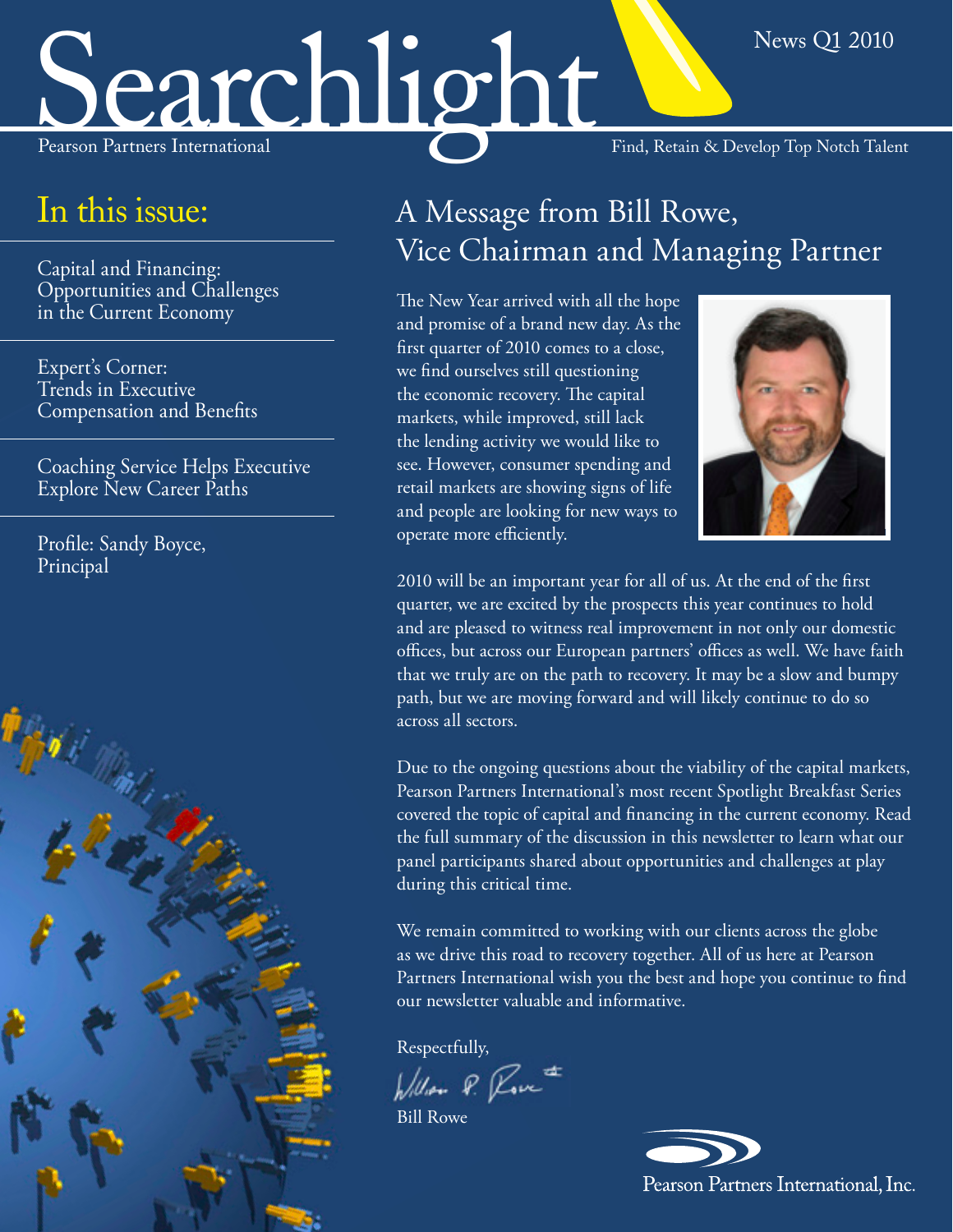# <span id="page-1-0"></span>**Searchlight**



From L to R: Manny Fernandez, Laura Wright, John Dragovits, Victor Schmerbeck, Robert Davis

# Capital and Financing: Opportunities and Challenges in the Current Economy

**After enduring a brutal recession, America's businesses are eagerly anticipating an economic turnaround. While many indicators are trending toward recovery – including a loosening of the credit markets for many industries – companies are taking things one step at a time, focusing on cost reduction and fortifying their internal infrastructure however they can.** 

This Spotlight Series event highlighted the current state of the capital markets and their impact on various industries.

Our esteemed panel members include:

- ❏ **Robert D. Davis**, Executive Vice President Finance, Chief Financial Officer and Treasurer, Rent-A-Center
- ❏ **John F. Dragovits**, Executive Vice President and Chief Financial Officer, Parkland Health & Hospital System
- ❏ **Manny Fernandez**, Managing Partner, Dallas office, KPMG L.L.P.
- ❏ **Victor J. Schmerbeck**, Managing Director, Corporate Finance, FirstSouthwest Company
- ❏ **Laura Wright**, Senior Vice President Finance and Chief Financial Officer, Southwest Airlines Co.

#### The State of the Union

Pearson Partners International has noted that companies are looking for chief financial officers with treasury and capital management experience, rather than solely experience making deals. This reflects a general focus and flight to quality deals in M&A transactions completed.

While the media is giving more exposure to economic challenges rather than opportunities, the fact is that opportunities are out there. Between 2006 and 2008, about \$800 billion was raised by private equity, but only about 20 percent of that was put to work. That leaves a lot of money and a lot of deals on the table – and more deals are being done now than at the same time last year.

One unknown still lingers in the market as we prepare for some \$1.4 trillion of maturities coming due through 2014 in commercial mortgage obligations. To date there has not been enough velocity in the space to identify trends, so companies are watching and will make note of the desire and capacity to fund the investments.

### Access to Capital

While capital is increasingly becoming available, lending standards are high, and so is the cost of capital. The trend is toward people being willing to accept less risk for better credit. Mergers and acquisitions are on the rise, and many companies are working to restructure their debt. Those companies that have performed well despite the recession are the ones most likely to get capital or be part of M&A deals.

For airlines, which rely heavily on the U.S. public markets for capital,

funding is freely available now. For the first six months of 2009, the public markets were paralyzed, leaving airlines to rely on their own cash. By June, the market had opened up again, and an incredible amount of money has since been raised. Many companies across industries found active and willing participants in the sovereign wealth funds and markets, especially in the Asian countries.

For small businesses, access to capital has been extremely limited, creating opportunities for larger and better-funded operations to grow. Large businesses have also benefited from product deflation, as wholesale costs have dropped dramatically over the past year to 18 months.

Build America Bonds that provide a tax credit to non-profits have opened up the bond market and created liquidity to fund infrastructure projects for cities and municipalities.

## Looking Inward

While many industry leaders do feel that a turnaround is imminent, some companies are taking a conservative approach to strategic planning by assuming that the recovery will be slow and that employment numbers will not bounce back quickly.

Meanwhile, good management teams and good companies are using the downtime from this recession to enhance productivity and growth. Smart companies are examining their overall cost structure and looking for ways to optimize the revenue stream, become more efficient and eliminate waste throughout the entire organization. While that's good for business, companies trying to do more with less aren't yet making room for the unemployed.

Economic recovery hinges on consumer spending and the housing market. As housing starts begin to rise, more consumers will be able to afford homes – and all the expenses that come along with home ownership – creating a lifetime of consumer spending. At the same time, consumers that have been hoarding their money since the recession began are now cautiously saving a little less and spending a little more.

# Save the Date - Q2 2010 Spotlight Breakfast Series

Mark your calendars now for our next Spotlight Breakfast Series scheduled for June 8, 2010. Details and invitations will be extended in May.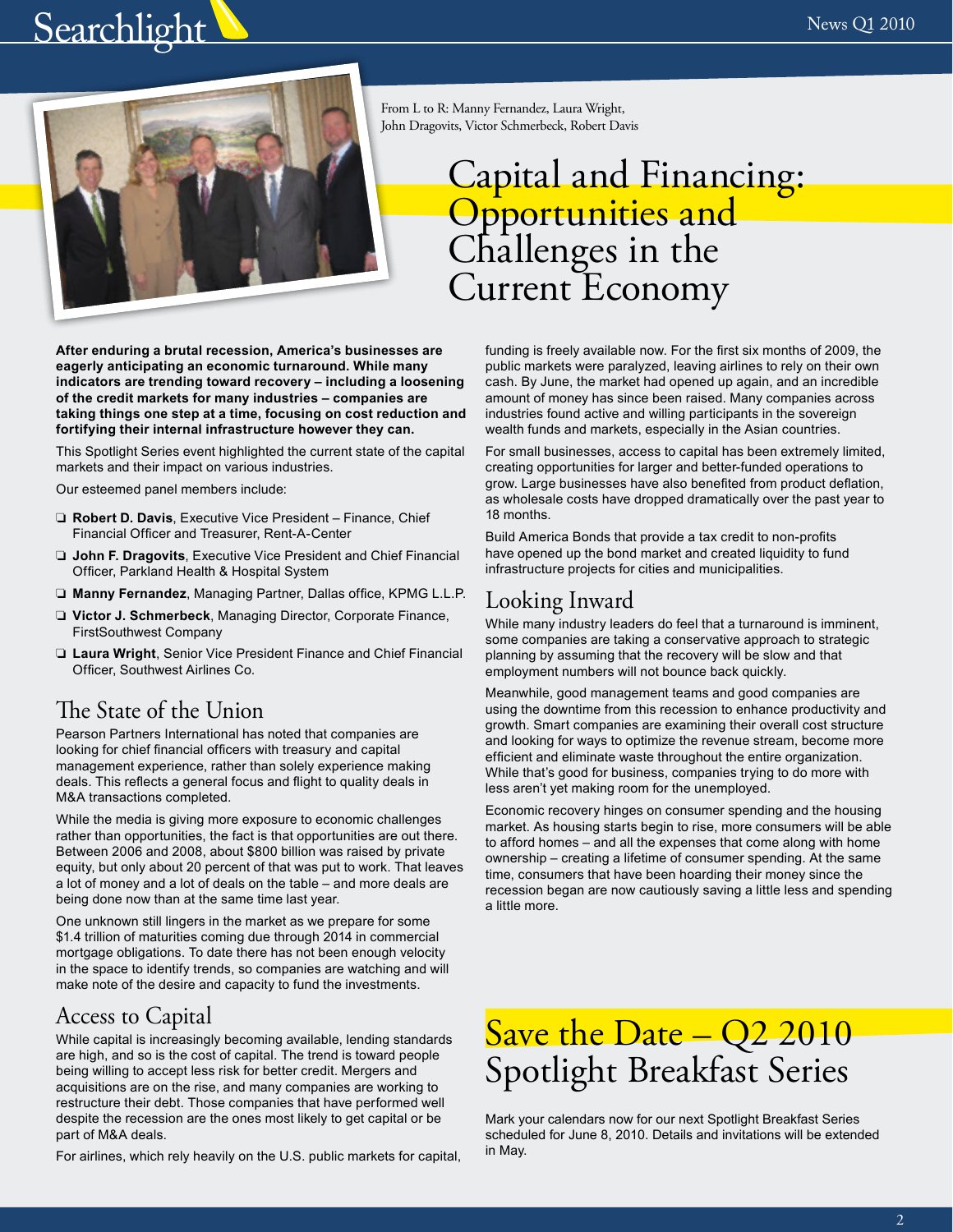# <span id="page-2-0"></span>**Searchlight**



# Expert's Corner – Linda A. Wilkins

## Compensation and benefits challenges in the recent economy

Our March 2010 meeting of the DFW HR Roundtable featured a lively and informative discussion of trends in executive compensation and benefits. Our guest speaker was Linda Wilkins, a board certified tax attorney with over 25 years of experience in executive compensation strategies, benefit plans, employment contracts and long-term incentive plans. We later sat down with Linda for an in-depth discussion of some of the trends she and her peers are seeing in executive compensation and benefits.

For more information about the DFW HR Roundtable and how you can participate in upcoming meetings, see the article on page 5 of this newsletter.

#### **PPI:What trends are you seeing in executive compensation and benefit packages? What do you foresee as we climb out of the recession and funds are loosened up?**

LW: It has become apparent, especially in the financial services industry, that short-term incentives can definitely increase risk to a company's financial survival so companies are looking more towards long-term incentives. There's a move toward tying executives to owning stock for an extended holding period; often until retirement. Thus the executives have "skin in the game" and can then focus on longer term performance for the company. Furthermore, companies are implementing "clawback" policies which require an executive to repay short-term bonuses that were earned based on financial performance if at a later time financial statements are found to have been erroneous or need to be restated. For example, we had a whole spate of backdating of stock options which resulted in a lot of public companies having to restate their financials; with a lot of additional financial accounting charges. So we are seeing clawbacks now incorporated into compensation programs.

Many of my clients have eliminated their 401(k) matching contributions. I see companies starting to think about a timeline for re-implementing a match. Most have not reached that point yet, but I think in the recovery we will get there.

Increasing costs of group medical plans have led more employers to look at cost containment strategies like wellness programs, encouraging employees to have better management of their chronic health conditions. Companies are starting to put in some corresponding penalties, so if employees don't comply with the recommended medical management, they face higher deductibles and higher premiums.

#### **PPI:How do you boost morale and retain employees when business performance is such that bonuses aren't being paid and stock is at a low point?**

LW: You might award stock options. If your share price is really depressed, there's a lot of potential upside there that can be a good retention tool. I think stock appreciation rights are better than stock options because they don't dilute your equity pool in your plan as much.

#### **PPI:What are companies doing today in their severance packages?**

LW: Public companies are under pressure to justify every element of post-termination pay because of new SEC disclosure rules. There is a trend toward employment agreements with sunset provisions. Rich severance packages are no longer going to be offered on an evergreen basis.

For a recruited executive, he or she may have limited severance protection for, say, two years but after that the contract would be renegotiated and there would be no guarantee of ongoing severance. By that point, the individual should have begun to accumulate some value through longterm incentives and wouldn't really need the protection of the severance pay.

#### **PPI:How are board members being compensated for the big increase in work and risk today in the face of declining compensation budgets?**

LW: Often a significant amount of directors' pay is in the form of restricted stock awards with a very short vesting schedule. Audit and Compensation committee chairs take on considerable additional work and risk, so we are seeing significant cash retainers for them.

#### **PPI:What about CEO compensation and say on pay?**

LW: Pending legislation will likely be enacted requiring that companies provide shareholders an annual vote on executive compensation beginning in 2011. Although it is an advisory vote only, we think that it will encourage boards to be even more transparent in disclosing how they make pay decisions. The say on pay vote is generally a vote on the entire compensation program. It is not a specific vote on the CEO's compensation or on a specific element of the program.

(Expert's Corner, continued on page 4)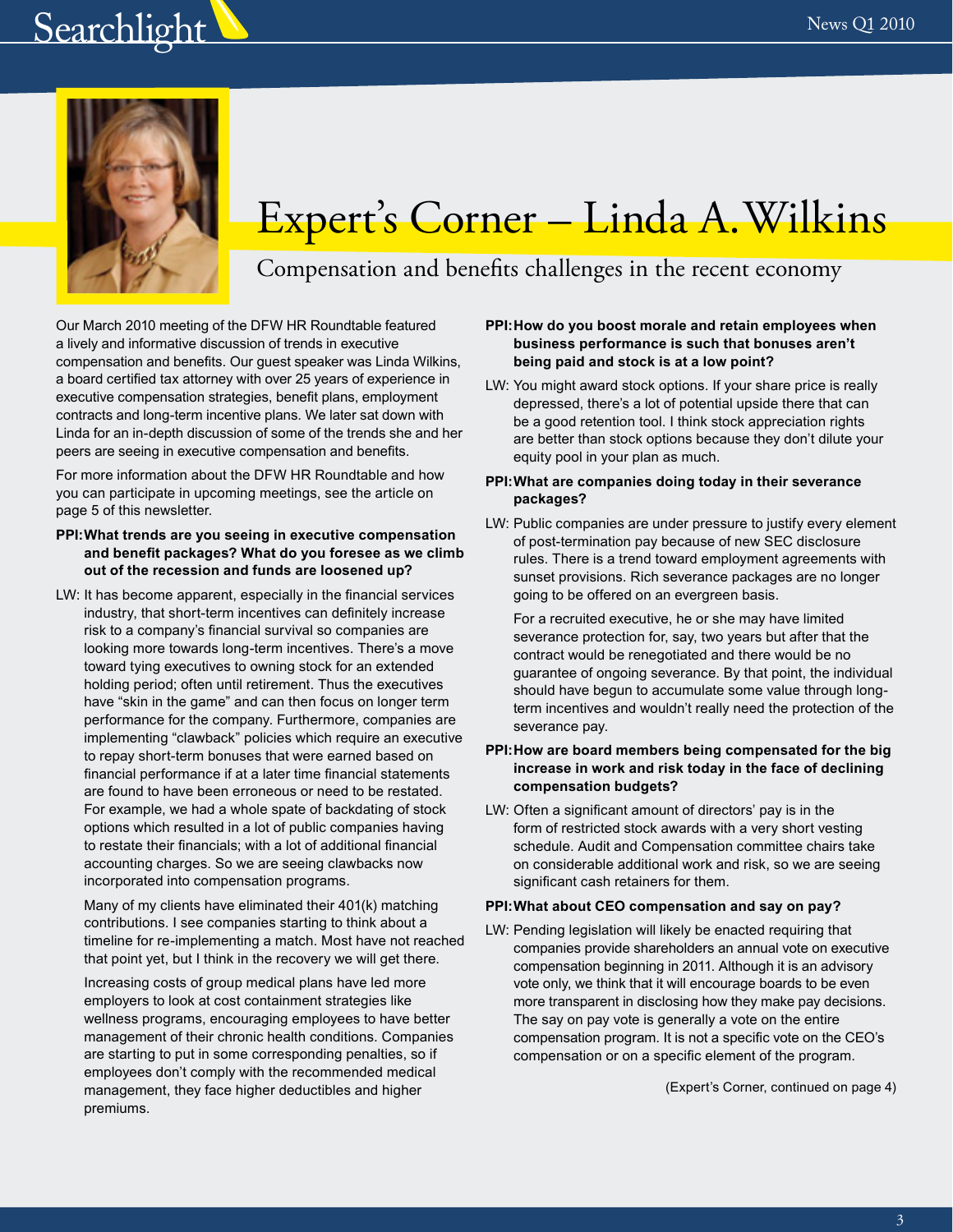

(Expert's Corner, continued from page 3)

We don't believe that Congress will pass laws to cap executive pay, but do expect significantly higher tax rates imposed upon "excessive" pay, such as over \$400,000. Then we'll probably see more compensation in the form of equity awards or deferred compensation.

#### **PPI:What trends do you see with private companies?**

- LW: There's a significant difference in equity opportunities in private companies. A lot of private companies will compensate based on appreciation in business value, which is like synthetic equity. Frequently these arrangements are tied to an exit strategy for the company where the payments are triggered on a liquidity event. Often the top executives are given significant equity and are asked to invest their own funds in an acquisition, so private equity firms are really a different animal when it comes to equity participation. Often a percentage, say 4-10%, of the business is allocated to key management executives. This gives them a huge
- LW: Staying current is a huge challenge. The HR function oversees so many areas that are not only highly technical and costly, but fraught with potential liability. HR executives should have outside advisors, participate in trade associations and staff adequately with individuals who have expertise in recruiting, compensation and employee benefits. In today's world you have to take advantage of all kinds of opportunities for learning experiences. Attending educational events such as this DFW HR Roundtable and other trade association meetings is a great way to stay on top of all of that. You can focus on current trends and be alert to areas where you're going to incur risks and liabilities for your organization.

#### **PPI:How would you advise individual executives on negotiating employment and severance agreements?**

LW: If it's a public company, they should ask to see current executive contracts, which are publicly available, to see what

performance incentive and golden handcuffs as well.

I think many private companies do not recognize the need for good corporate governance and formalized documentation of their executive compensation

"...short-term incentives can definitely increase risk to a company's financial survival so companies are looking more towards long-term incentives..."

is in the realm of possibility. They should tally what they're walking away from with their current employer. The new employer needs to compensate for the loss of that package.

Many companies do not have employment agreements but have severance or change of control agreements. Executives should review the

programs. For example, private companies frequently recruit key people through offer letters, which are often the only written document to describe the individual's compensation and equity sharing arrangement. When stock options are not properly documented and formally granted, there is significant risk of tax liabilities and unrecognized compensation expense. There should be a stronger focus on governance and thorough documentation just like there has been in public companies.

**PPI:How do human resources executives stay current on all of these issues, in the face of so many economic, political and legislation changes, and protect themselves and their organization?**

terms regarding termination "for cause" and "not for cause." There should be a clear definition of cause so the executive can't be terminated based on some subjective performance issue. There should be no section 409A rules violations with regard to the design of severance pay. If an employment is for a fixed term with renewal clauses, it should specify whether the company's non-renewal of the contract allows the executive to terminate for good reason and be paid severance. First and foremost, executives should get good legal advice. It's important to work with counsel that knows what's typical in these agreements.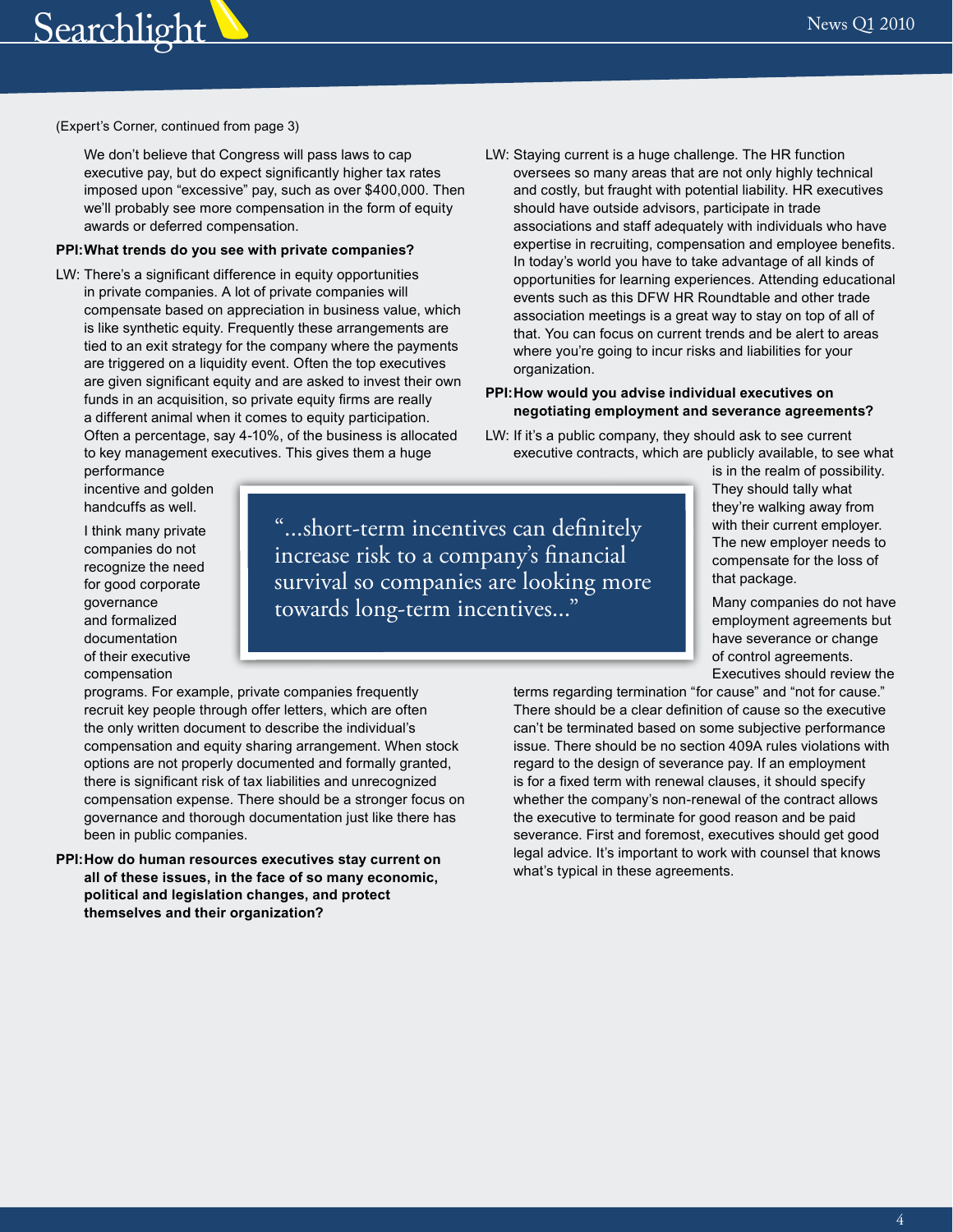# <span id="page-4-0"></span>**Searchlight**

## Coaching Service Helps Executive Explore New Career Paths

When John Lefferts accepted a buyout package from his role as divisional president of AXA Advisors L.L.C., the financial planning firm where he had worked in various executive roles, including President and CEO, for 26 years, he wasn't certain what lay ahead. In a year that was challenging for the economy and particularly the financial services business, Lefferts began a sabbatical of sorts and observed the wreckage from the sidelines.

"It was a frightening prospect," he says. "I had been working nonstop my whole life, and for the first time in my life, I was off the hamster wheel."

As part of his buyout package, Lefferts was given a budget to secure coaching services to assist with his career transition. He interviewed several executive coaching firms and chose Executive Career Consultants (ECC), a Pearson Partners International company.

"What caused me to choose Executive Career Consultants was their CEO Bob Pearson, who was focused and very driven and committed to executive career coaching," Lefferts says. "Lisa Thompson, their Director of Professional Services, took a personal interest in me. I did not see that with the other companies. Lisa had what I needed – the interest, the time and the expertise – and Bob had the background."

Because Lefferts' job search began at a time when the economy was frozen, companies were downsizing, the stock market had dropped and executive-level job openings were few and far between, he didn't see many options.

"At first, I was focused on finding a role similar to the one I had left," he says. "Lisa had me rewrite my resume, do lots of drills, and really rethink what I wanted. She had me recraft my thinking entirely. We did a whole new bio, history, future plan, and more. I started to think maybe my future would be at a startup, not the previous paradigm."

Throughout his search, ECC has helped him stay focused on finding his next business role. With Thompson's help, Lefferts began exploring opportunities in the private equity realm while continuing to seek opportunities at other large financial services firms, spending about 80 percent of a normal work day on the job hunt.

"When you're unemployed, the day is totally open-ended," Lefferts notes. "It's very helpful to have someone help you to stay on task, with deadlines and objectives, and to stay motivated and accountable, and Executive Career Consultants fills that role for me."

But even more important, he says, ECC helped him discover himself and become open to career possibilities he had never explored.

"It isn't so much that they did things for me, rather that Executive Career Consultants empowered me, made me focus, and gave me clarity," he says. "They helped me to figure out for myself my own answer to what is next. They gave me the motivation and the power to evaluate what I want to do, what I don't want, where I fit, what my timeline is, and what my goals are. They enabled me to look at myself in the mirror; to take off the blinders. I still carry my own ball and do my own thing, but Bob and Lisa keep me accountable to myself."

> **We appreciate your feedback.**  Please let us know how we may improve the quarterly *Searchlight* newsletter or our service to you.

# 2010 Bright Spot: Smart Grid

Smart Grid is lighting up the market this year. Broadly defined, Smart Grid describes an advanced electricity transmission and distribution network that uses digital information and control technology to improve performance. Smart Meters are the devices that collect and transmit usage information. New start-ups and established players are developing applications and solutions to drive business value and ROI leveraging Smart Grid technology. The federal government is actively creating standards organization and investing in pilot projects.

Pearson Partners is just concluding a market study and executive search in the Smart Grid area. Led by Pearson Partners Vice President Renee Baker Arrington, we talked to top players from the leading companies in this emerging market. We developed a solid understanding of the different categories of companies in this space and the unique profiles needed for senior level talent.



On March 9th, Pearson Partners hosted the bi-monthly meeting of the DFW

HR Roundtable, a Dallas-area group of senior corporate HR executives that meet in person and online to discuss challenges and opportunities in the human resources discipline. In past meetings the group has discussed a variety of topics ranging from technology in recruiting to board issues to impending legislation. This month the group explored the human resources issues that can exist in a financial crisis. The discussion featured guest speaker Linda Wilkins, an attorney who specializes in compensation and benefits issues for corporations and individual executives. For a more in-depth look at what we discussed, please see our interview with Linda on page 3 of this newsletter. The next meeting is scheduled for May 11th, 2010. To join the DFW HR Roundtable and receive an invitation to upcoming events, email info@dfwhr.org.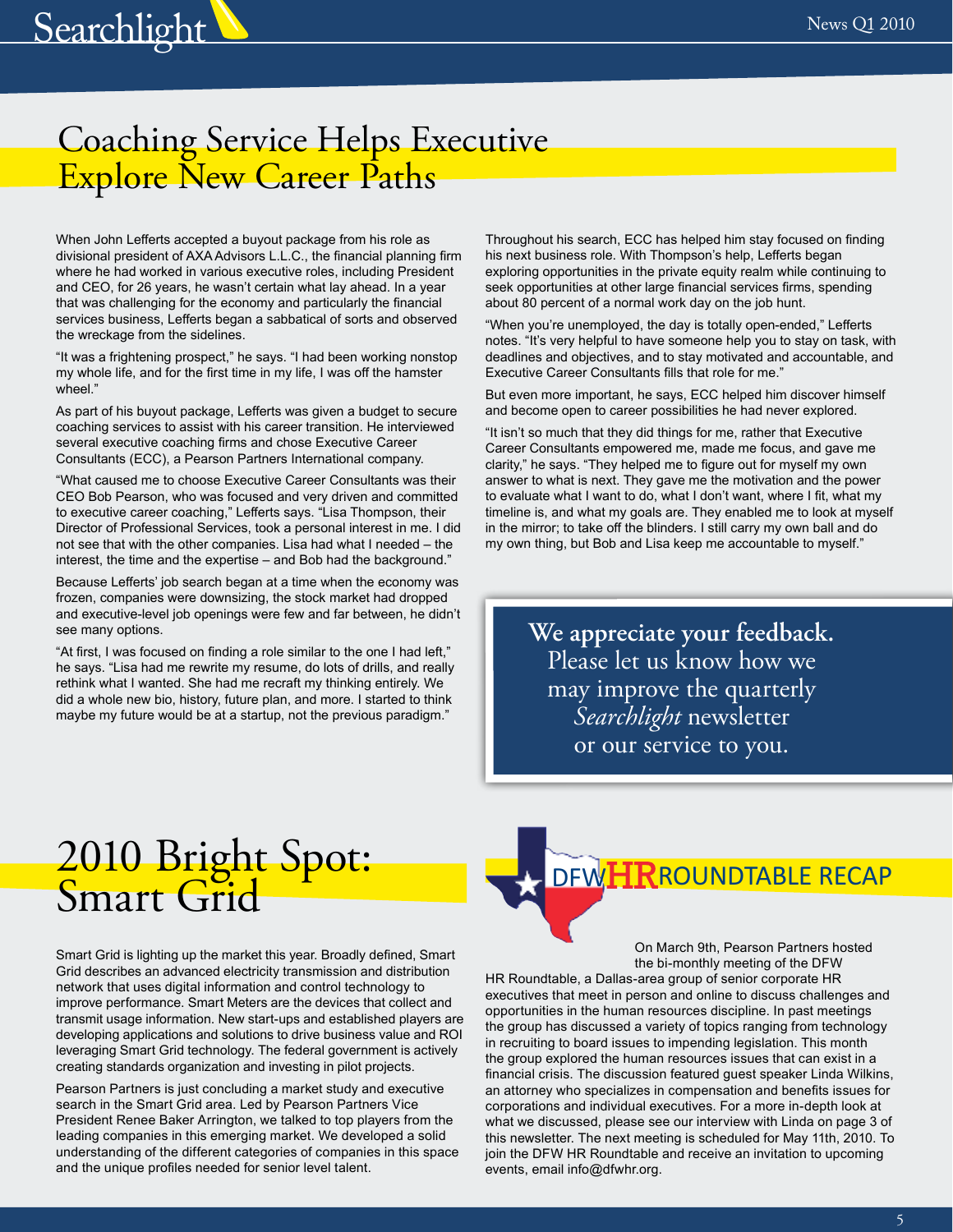<span id="page-5-0"></span>

## Pearson Partners' Profile: Sandy Boyce, Principal

## What was your first job, and what was it like?

My first job out of college was owning and managing a retail lacrosse store in Columbus, Ohio. Having been involved in the game since I was little, it was a great transition to the business world, while still being involved every day with kids that were learning the game. Learning the retail world and the challenges of owning a business taught me a lot.

#### How and when did you get started in the executive search business?

I started in the executive search business in 2005 with Pearson Partners International. Our managing partner, Bill Rowe, grew up in Baltimore, and we attended the same school. Our paths crossed when I moved to Dallas and just reached out to network. A few weeks later, I was working for PPI.

### Why did you feel this was the right field for you?

The most important thing to me was the people I was working with. PPI gave me the opportunity to learn the business and really show me what it was like. I really enjoy figuring out the puzzle that can help an individual and an organization, so this gives me the opportunity to do that every day.

#### What are some highlights of your career so far? Tell us about your best days or proudest moments.

My biggest day was about six months into my career, when I landed my first search. I was really still learning the business and had no expectations of getting search work, but got three searches in quick order. It gave me a tremendous amount of confidence. The proudest moment was probably completing my first assignment on my own.

### What is your philosophy or approach when it comes to client relationships?

I like to get to know my client on a personal level, as well as getting to know the internal workings of the organization. A lot of time is spent on trying to figure out what fits and doesn't, and getting to know a successful senior executive in the organization helps gauge what will be the right fit.

#### How have you seen Pearson Partners grow and change over your tenure?

When I started, we were a very small firm of eight to nine people that were very generalist in our approach. We have almost doubled in size and have really adapted to the environment we are in today. We have seen many firms cut people or go out of business, and we have been able to adapt to our clients' needs and keep our team intact.

How has today's challenging job market affected PPI's business? How has the company adapted?



PPI has really done

a good job of adjusting to the job market and working in different niches. In our expansion of the team, we have brought on associates with very specific lines of business. That has given us great expertise in markets that have been very relevant, while still maintaining a generalist background in order to serve a broad range of clients.

### What do you think is the key to PPI's repeat business with top companies?

Getting to know the company is what sets us apart. We understand the needs of our clients and work to know who they are. Because we have fewer clients than our big competitors, each client really impacts our business. So our clients understand that we have their best interests in mind and that we want to develop long-term relationships that will help build the organization from the board level down into key contributor roles.

## What do you like to do outside of the office?

A lot of my time is spent working with the sport of lacrosse. I currently officiate from the youth level to the college level, and have coached in the past. I am on a board for an organization called BRIDGE Lacrosse Dallas, which starts lacrosse programs in under-privileged areas of South Dallas, as well as a few other boards for my alma mater in Baltimore. Personally, I play tennis and golf.

## What motto do you live by?

Unless you're the lead dog, the view never changes.

#### If you had to make a career change tomorrow, what job would you choose, and why?

I would probably be an athletic director at a major university or a general manager of a pro sports team.